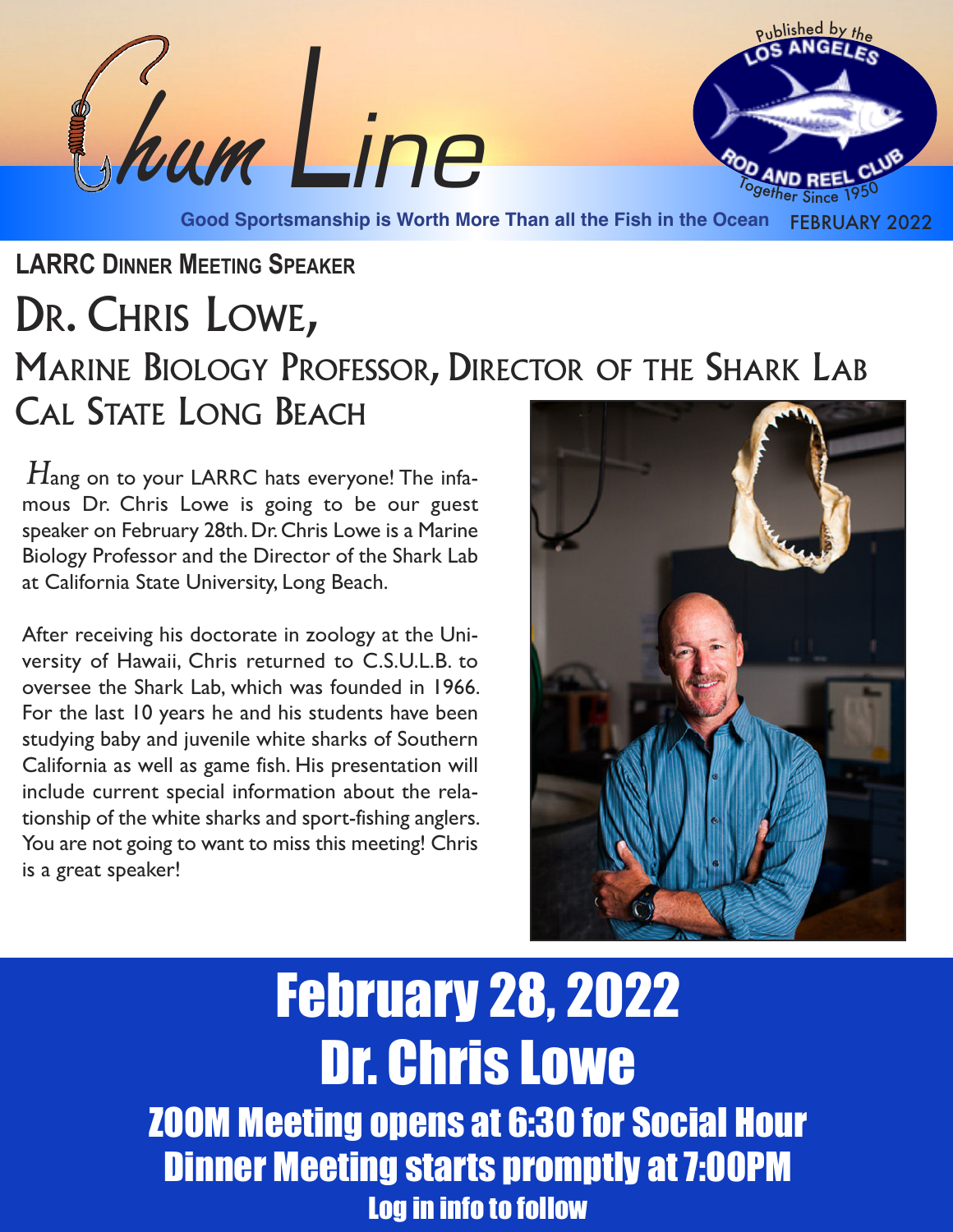# *A Message from the President*

*By Andrew Ratzky*

 $A$ s I write my first message as LARRC President, I want to take a moment to thank our outgoing President Ted Feit for all his contributions and dedication during his term as club President. I also want to recognize the hard work and support provided by the board members, foundation members and each club member who held positions or provided support to club and foundation. Each of you contributed to our success in 2021 and I am thankful for all of you.

Now that we are through with the formalities, let's talk about fishing. I know its February, but now is a great time to get your reels serviced and take inventory of your gear. All the big industry shows appear to be happening this year such as the Pacific Coast Sportfishing Festival (PCS) on February 19, in Costa Mesa and the Fred Hall Show in Long Beach March 2-6. It also appears Fred Hall will be in San Diego, but the dates areTBD at the moment. These shows are a great opportunity to play with all the new reels and rods, stock up on tackle and book a fishing trip or two in 2022.

Speaking of fishing trips, I want to invite you to come fishing with us. LARRC has three limited load charters on tap for this Summer and Fall. There is still room on all three trips. I've listed them below, but you can scroll down to our Charters Page for more information on how you can sign up.

- o **Triton**, full day, July 16, 5a 5p. Limited to 18 anglers, 13 spots available. Cost is \$184, \$199 for non-club members. Includes crew tip. Food and fish cleaning are extra.
- o **Navegante**, 2 day,Aug. 16-18. Limited to 18 anglers, 9 spots available. Cost is \$502, \$532 for non-club members. Includes food and crew tip. Bottled drinks, snacks and fish cleaning are extra.
- o **Endeavor**, overnight, October 26-27. Limited to 22 anglers, 19 spots available. Includes crew tip. Food and fishcleaning are extra.

When we think about fishing in CA, we have to consider there are many groups who simply want to shut us down. Each of you should consider becoming a member of Coastal Conservation Association of California (CCA). Their objective from their website is "to conserve, promote and enhance the present and future availability of coastal resources for the benefit and enjoyment of the general public. In simpler terms, the organization is fighting for our rights as saltwater anglers in CA and 18 other states.

Per CCA's website, here are just some of their initiatives: continue to fight against fishing tackle and lead bans, fought to keep bluefin tuna from becoming listed as an endangered species, continue to fight against destructive fishing gear that hurts our resources, protect against unfair fishing regulations, continue to support and expand finfish hatchery programs, continue to fight for artificial and restoration reefs, and support programs to increase fishing opportunities. They will be at both the PCS and Fred Hall shows. I encourage each of you to stop by their booth, learn more about the organization and become a member. If you can't make it to their booth, go to their website to become a member and learn more about them at www.ccacalifornia.org/.

In closing I would like to say that the ongoing success depends on continued support today and in the future by club members such as yourself. Each of you can contribute in your own way by raising your hand to get involved. At the moment, I have an opening for a Vice President of the club and would really like a volunteer who can bring new perspectives to the club. So, please reach out to me or any of the board members if you are interested in.

## Advertise Your Business or Service in the Chum Line

The monthly prices are as follows: 1/8 page: \$20 1/4 page: \$40 1/2 page: \$80 Full page: \$160

The page format is 8.5 x 11 with 3/4" margins all around

#### **One month FREE with 6 months of paid advertising!**

Contact John Ballotti johnballotti1@gmail.com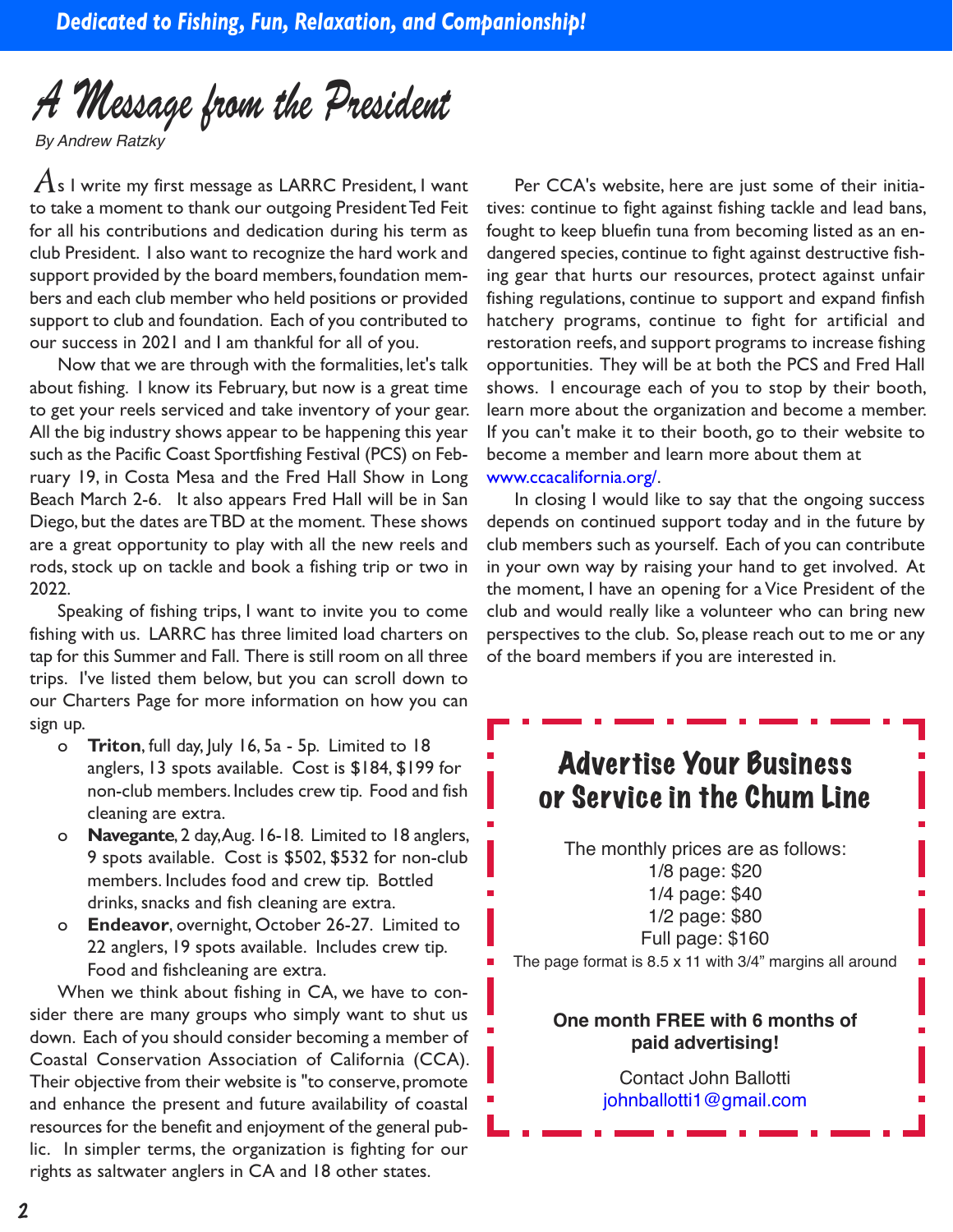Chum Line FEBRUARY 2022

# ENVIRONMENTAL MATTERS

#### *By Theresa Labriola*

Welcome to 2022! A quick update this month on federal and regional conservation initiatives and hopeful stories about the future of salmon.

◆ But first. For many decades recreational fishermen including many members of the LARRC have been working to remove drift gillnets from coastal waters. Last year, Senator Feinstein introduced federal legislation to prohibit the use of drift gillnets.The legislation stalled in the House until earlier this month when the House passed the America Creating Opportunities for Manufacturing, Pre-Eminence in Technology, and Economic Strength (America COM-PETES) Act of 2022), which includes key provisions to strengthen U.S. leadership on issues that threaten Americans, our oceans, and human rights, while also holding the Chinese government accountable and leveling the playing field for U.S. fishers. The bill's provisions include 1) a ban on the buying and selling of shark fins in the United States; 2) closing the U.S. market to illegally sourced seafood and giving the government more tools to address illegal, unreported, and unregulated (IUU) fishing; and 3) ending the use of deadly large mesh drift gillnets in U.S. waters. This bill will now be conferenced with similar legislation that passed the Senate last June before it heads to President Biden's desk for signing.

◆ In **January**, the Biden administration announced listening sessions on the development of its "American Conservation and Stewardship Atlas," a new tool intended to be used to reflect baseline information on the lands and waters that are conserved or restored. A series of public meetings are scheduled and there is an opportunity for public comment. More details are at https://www.doi.gov/pressreleases/biden-harris-administration-invites-public-comment-development-new-conservation-stewardship-tool.

u **Permanent protections in view for Bristol Bay.** For more than two decades, those who care about Bristol Bay — the

**Attention Members**

The Los Angeles Rod and Reel Foundation has a donation of some fishing gear in San Diego. If any club members are going to San Diego, and would be willing to pick- up the donation, please reach out to:

> Steve Simon at 818-469-7651, or bigfish1944@yahoo.com

largest sockeye salmon run on the planet — have been fighting the proposed Pebble Mine, a massive open-pit mine and waste storage proposed for the headwaters of the region. And now, it seems at long last that the end is in sight. https://www. juneauempire.com/news/pride-of-bristol-bay-permanent-protections-in-view-for-bristol-bay/

u **NOAA sees good ocean conditions for salmon.** Ocean conditions look better than they have in years, which could be good news for salmon. NOAA recently posted its ocean ecosystem indicators list. The list paints a picture of how the ocean is doing and what kind of world young, ocean-bound salmon are about to enter. The list looks at a variety of factors, including the abundance of certain minuscule but key prey groups and large climate and atmospheric processes like seasonal upwelling, which brings nutrient-rich water to the surface. This year, it's mostly green lights all the way down the list. https://www.chinookobserver.com/news/local/noaa-sees-goodocean-conditions-for-salmon/article\_67f84e68-668f-11ec-89ae-4beac25c3638.html

u **Shortbelly rockfish an example of fishery management under climate change** Shortbelly rockfish are common off California but were rare in Oregon until recently. Boosted by several strong reproductive years, their apparent expansion into new territory triggered a discussion among West Coast fishery regulators and raised concerns for conservation groups. It has also provided a working example of exactly how tricky it could be to manage fisheries as species and ocean conditions shift under climate change. https://www.bendbulletin.com/localstate/shortbelly-rockfish-an-example-of-fishery-managementunder-climate-change/article\_a29e95d3-74c5-59d9-bfb5-3038 4aba1b2f.html

## **C A L E N D A R**

## Board Meeting February 21, 2022

6:30PM Social Hour • 7:00PM Meeting Virtual Meeting - email to follow with info

## Dinner Meeting

February 28, 2022 6:30PM Social Hour • 7:00PM Meeting Virtual Meeting - email to follow with info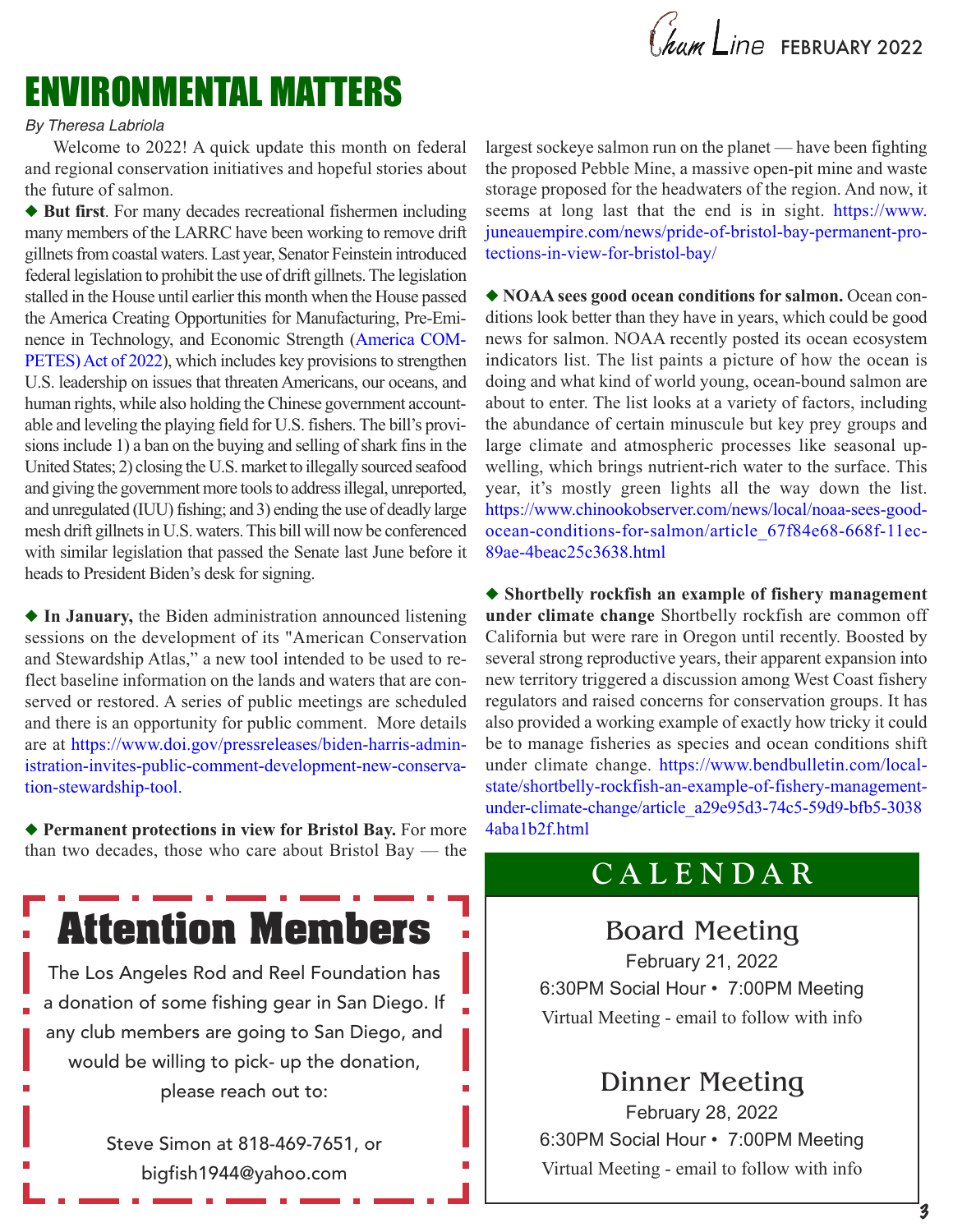# **Five Tips for Yellowtail Jigs**

*By Larry Brown*

There are five styles of yellowtail jigs every serious angler needs to have in his/her tackle box. These are my favorites for each style of yellowtail jig fishing.

#### **1. Surface iron**

**JRI DW-1 Light** and the **JRI-4** share my top billing when the yellows are boiling on the surface. Surface irons require a skilled, long, accurate cast to target boiling fish and a technically perfect retrieve speed to produce a sharp right or left kick in the action, which is what will provoke the yellowtail to bite.



#### 2. **Large yoyo style or heavy iron**

**JRI-66** and the **JRI DW-1 Heavy** are my two go to jigs if the yellowtail are biting bigger baits, we are fishing in deeper water or I need the additional weight to get down rapidly if the current is strong or the wind drift is swift. A super fast retrieve will normally get you bit.



**3. Small yoyo or heavy iron** My favorite small yoyo jig for yellows is the **JRI secondary brand**, previously named the KO-6, and now called the **ST-6.** Use the smaller yoyo jigs in shallower water and when there is very little current or wind drift. Again, a super fast drag is often the key to getting bit.



#### 4. **Flatfall style jigs**

The **Nomad Buffalo** in the 120 - 230 gram sizes can also be deadly for yellowtail. Be ready as most of the bites are on the drop. Easier and less tiring than yoyo style jigs because a mach 5 speed retrieve is not necessary.



#### 5. **Knife style jigs**

The **Nomad Streaker** can also drive yellowtail crazy. Like the flat fall style jigs, most of the bites are on the sink.



#### **What are the best colors?**

Captain Sam Moore on the Intrepid tells us the best color is speed. The Mach 5 retrieve of a heavy yoyo iron is what provokes a reaction strike. We are fishing yoyo jigs in deep water, frequently at 200 feet,where there is very limited light. Light diminishes in the depths of the water column. So does color.Take a jig into a dark closet and test it yourself.

A surface iron retrieved at the perfect speed for that jig is what will provoke a strike on a surface jig. The yellowtail will be attacking from the depths and will only see a silhouette against the sky. Put on a mask and snorkel, descend 20 feet and watch a surface iron retrieved between you and the surface. You will not see color; only silhouette.

Yellowtail, like all game and bait fish, have a vital organ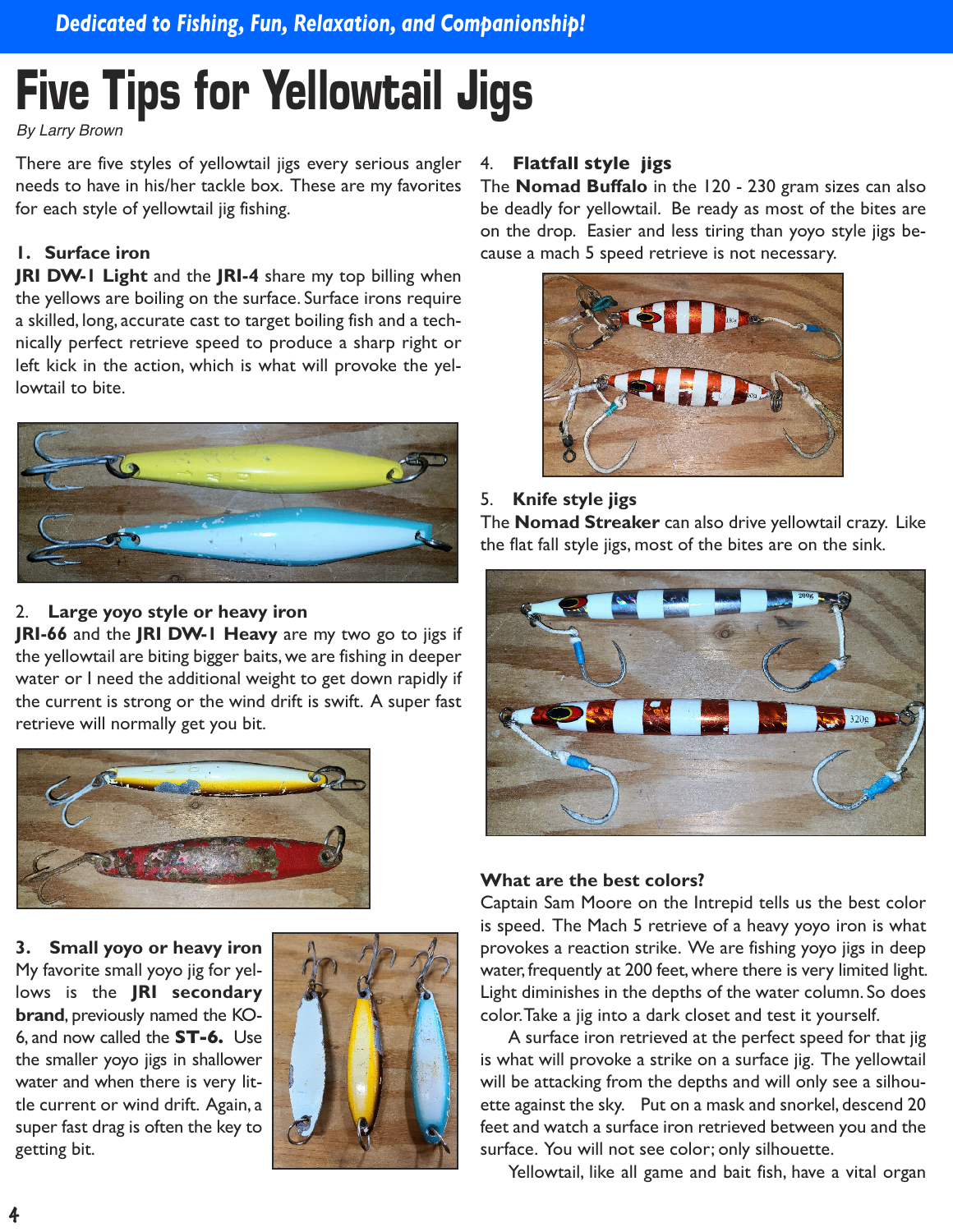# Cham Line FEBRUARY 2022

#### *Five Tips con't*...

called the "lateral line." The lateral line detects vibration and movement and the precise presence and location of prey and predators. It is key for survival helping them eat and avoid being eaten. Game fish never collide during a feeding frenzy on a bait ball because of their lateral line. Yellowtail feed in the total darkness of night and depth, when and where there is no color at all, and they are very effective night feeders. They don't need no stinking color. So maybe Captain Sam Moore is correct; the best jig color is "speed."

Of course, there are contrarian views. Several of my buddies who are world class jig anglers say "CLM," Colors of Lures Matter. To see colors eyes need and use cones. Human eyes have 3 cones; many fish have eyes with 4 cones, which should theoretically allow them to see more colors than humans. As fish and human ophthalmologists have not yet compared notes we anglers are still in the dark over the question of which colors are best. The jig manufacturers are convinced color matters and highly recommend we a have a large assortment of all their colors, models and sizes.

The other reason to have a good inventory of each of the above jig styles is the inevitable losses we endure from sharp rocks and reef structure, lobster pots, saw offs and of course our cute loving sea lions and sharks who share our environment and appreciate us subduing a nice yellowtail so they can minimize their energy and enjoy a high protein meal.

# THE ECONOMICS OF SPORTFISHING IN AMERICA

#### *By Ed Lieberman aka Sheephead Ed C.P.A*

I practiced as a certified public accountant for almost 50 • years before I retired at the beginning of 2019.When I was practicing, I always wondered about the business model or economics of businesses or industries that I encountered in my personal life…and I still do.

So I got to wonder about the Economics of Sportfishing in America…and my Google search began. I was lucky enough to find a myriad of information published by The American Sportfishing Association.

#### **U.S. FISHING FACTS**

- There are approximately 74 million anglers in the United States.
- Of these 74 million anglers, roughly 50 million fish each year.
- Recreational fishing generates \$51.2 billion in retail sales each year.
- \$39.5 billion in overall economic output is generated annually.
- Fishing produces \$16.4 billion in state and federal tax revenues.
- More than 826,000 jobs are supported by recreational angling.
- California is ranked third in the U.S. with 2 million anglers and \$3.071 million in total expenditures.

#### **DIDYOU KNOW?**

- U.S. anglers outnumber California's population the largest state in the U.S. – by 25%.
- More Americans fish than play golf (20.9 million) and tennis (13.1 million) combined.
- If fishing were a company, the amount spent by anglers to support fishing-related retail sales would rank #51 on the Fortune 500™ list.
- Fishing generated more revenue (\$47.7 billion) than Lockheed Martin (\$46.9 billion), Intel (\$43.6 billion), Chrysler (\$41.9 billion) or Google (\$37.9 billion).
- The economic activity generated by sportfishing is greater than the economy (measured in Gross State Product) of 17 states.
- If U.S. anglers were their own country, their population would rank #30 out of the 217 nations tracked by the World Bank, just ahead of Spain.

#### **U.S.ANGLERS BYTHE NUMBERS**

- 2.4 million Great Lakes Anglers
- 10.9 million Saltwater Anglers
- 40.5 million Freshwater Anglers

You can now add up your own expenditures last year and calculate your contribution to the Sportfishing economy!

And one last tax tip …*remember, donations to LARRC Foundation are tax deductible!*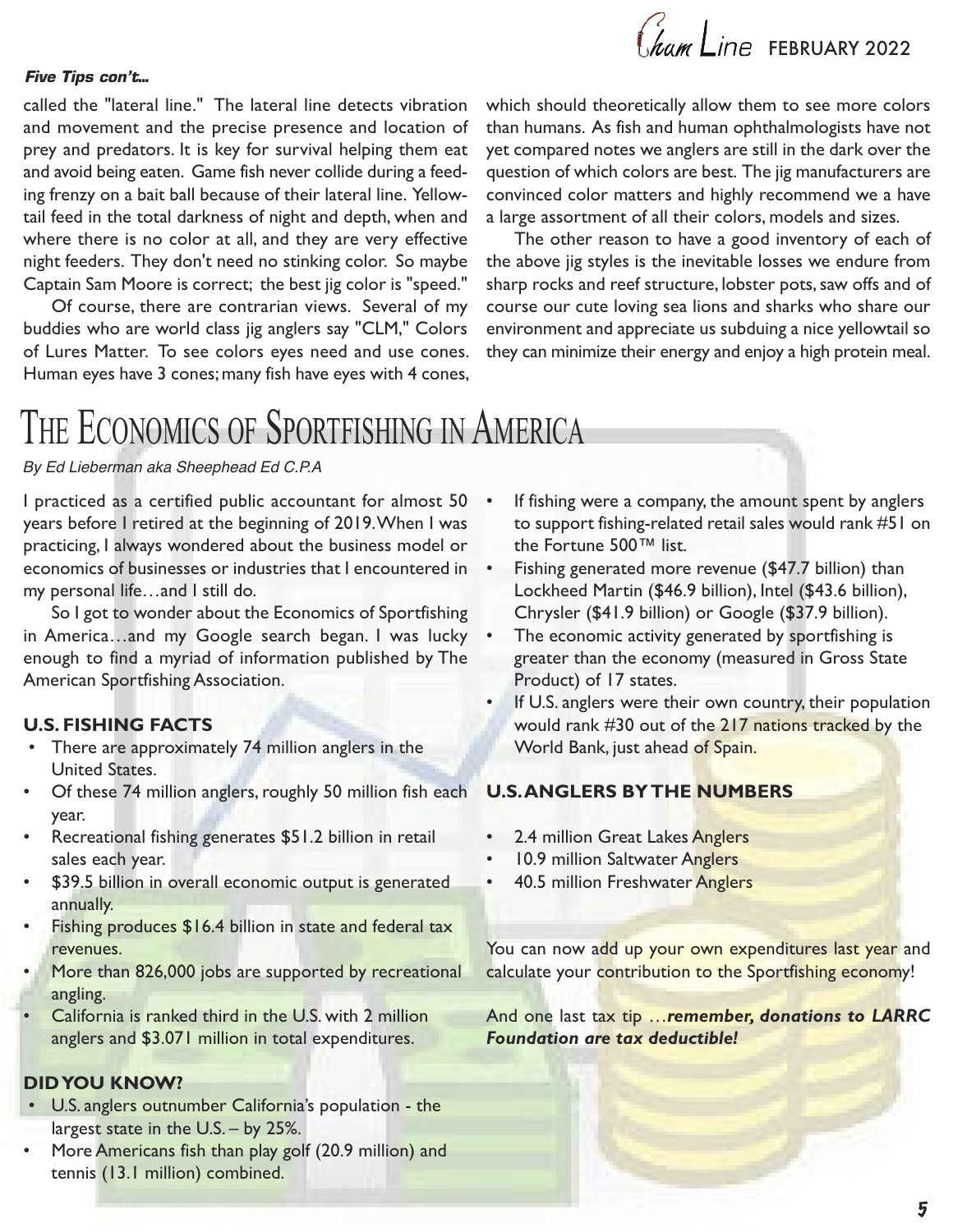*LARRC Trout Fly Fishing On Lake Crowley*



LARRC is offering an opportunity for a full day of fly fishing on Lake Crowley in association with Sierra Drifters Guide Service Sunday, May 15th. We will meet at the Lake Crowley Dock at 8:00 a.m. Each boat will have a guide and three people fishing. Sierra Drifters will provide all the gear. We will return to the launch ramp at 4:00 p.m. You can bring your own lunch or Sierra Drifters will provide a deli lunch for \$15. Bottled water is available on the boat. The cost is \$250 per person – this includes the tip. Travel and lodging arrangements are up to the individual. You can car pool and stay overnight on Saturday or spend a few days in this beautiful area abounding in lake and stream fishing opportunities. If you would like to participate, please contact Ted Feit at (805)  $404 - 7976$  or at tedfeit@gmail.com.

#### **Los Angeles Rod & Reel Club Foundation**

# Tribute Opportunity

Tribute Cards are available when you want to send your thoughts or feelings for –

• Congratulations • Graduation Anniversary • Illness • Appreciation Best Wishes • New Home Baby Announcement • Bar/Bat Mitzvahs In Memoriam

ROD AND REEL CL Your LARRC Foundation is <sup>a</sup> charitable organization. Donations maybe deducted. Tributes will be posted in the Chum Line. Tribute cards will be sent to recipient.

Information Request and Donations may be addressed to:

Mrs. Tammy Steinman 5826 Ostrom Avenue, Encino, CA 91316 818-987-2645 • 818-345-6104 Fax tammy2508@socal.rr.com

# EARN MONEY for LARRC Foundation By Shopping at Ralphs!







Here's How:

**Step #1**: Enroll in the Ralphs Reward Program if you are not currently enrolled.

**Step #2**: Print out this page and take it with you the next time you shop at Ralphs.

**Step #3**: At check-out, have the LARRC barcode swiped by the cashier together with your Ralphs Rewards Card/phone number.

*Notice: The Ralphs LARRC Barcode needs to be swiped only once to link your Rewards Card to LARRC.* Future shopping trips will help raise money for LARRC when you use your Ralphs Reward Card at check-out.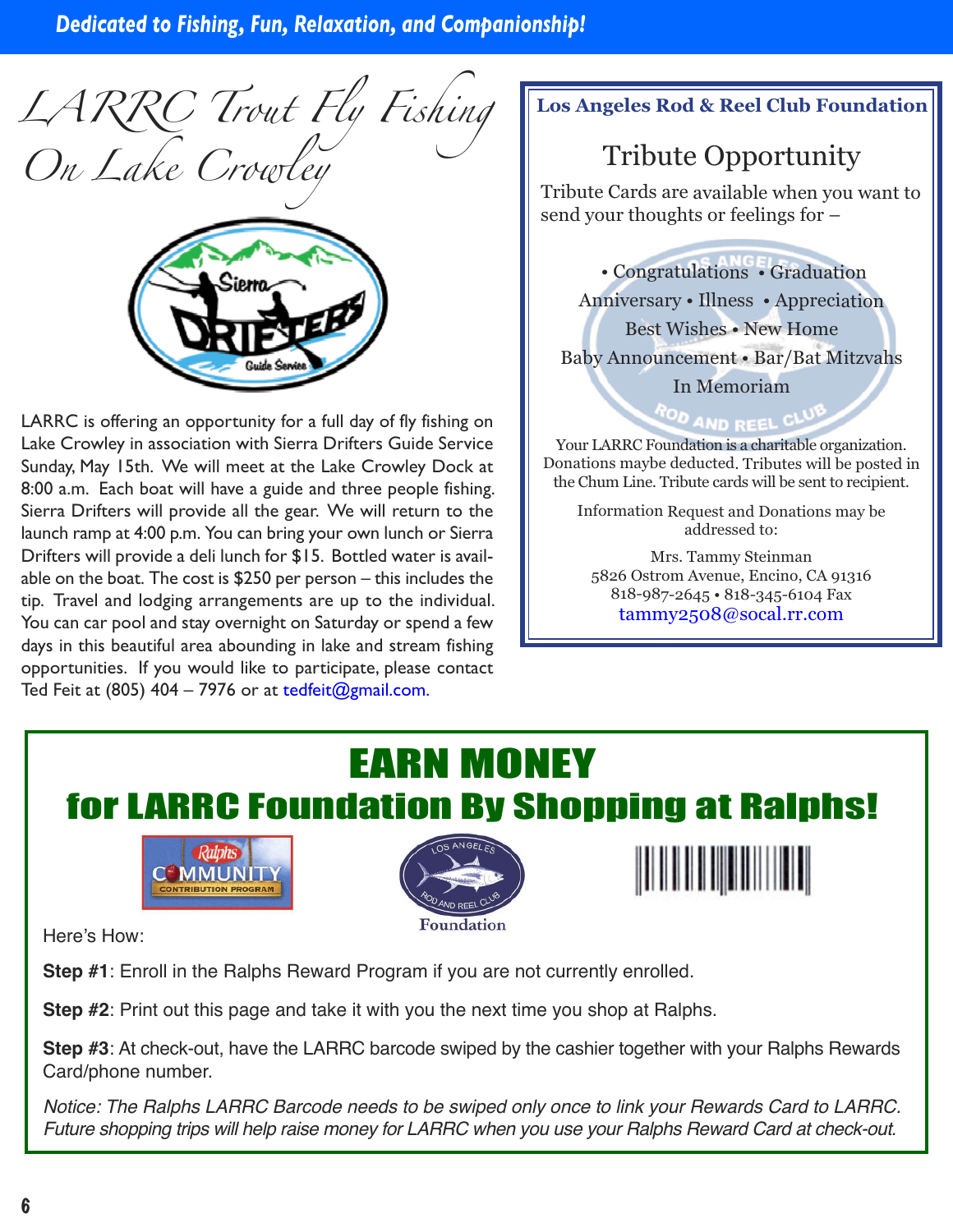

# Worldwide Summary of Shark Attacks for 2021 Released

#### Jan 27, 2022

https://boattest.com/article/worldwide-summary-shark-attacks-2021-released

The Florida Museum of Natural History's International Shark Attack File (IASF) investigated 137 alleged shark-human interactions worldwide in 2021. ISAF confirmed 73 unprovoked shark bites on humans and 39 provoked bites. The 2021 worldwide total of 73 confirmed unprovoked cases was in line with the most recent five-year (2016-2020) average of 72 incidents annually. However, unprovoked case numbers were significantly down in 2020, which we attribute to lockdowns associated with the pandemic.There were 11 shark-related fatalities this year, 9 of which were assigned as unprovoked.This number is above the annual global average of five unprovoked fatalities per year.

#### **To read more click the link above!!!**

# **Los Angeles Rod and Reel Club Foundation & AmazonSmile**

**What is AmazonSmile?** AmazonSmile is a simple and automatic way for you to support your favorite charitable organization every time you shop, at no cost to you. When you shop at www.smile.amazon.com, you'll find the exact wsame low prices, vast selection and convenient shopping experience asAmazon.com, with the added bonus thatAmazon will donate a portion of the purchase price to your favorite charitable organization. You can choose from nearly one million organizations to support.

**How do I shop at AmazonSmile?** To shop at AmazonSmile simply go to www.smile.amazon.com from the web browser on your computer or mobile device. You may also want to add a bookmark to www.smile.amazon.com to make it even easier to return and start your shopping at AmazonSmile.



amazonsmile

**Which products on AmazonSmile are eligible for charitable donations?** Tens of millions of products onAmazonSmile are eligible for donations.You will see eligible products marked "Eligible for AmazonSmile donation" on their product detail pages. Recurring Subscribe-and-Save purchases and subscription renewals are not currently eligible.

**Can I use my existing Amazon.com account on AmazonSmile?** Yes, you use the same account on Amazon.com and AmazonSmile.Your shopping cart,Wish List, wedding or baby registry, and other account settings are also the same.

**How do I select a charitable organization to support when shopping on AmazonSmile?** On your first visit to AmazonSmile (www.smile.amazon.com), you need to select a charitable organization – Los Angeles Rod and Reel Club Foundationto receive donations from eligible purchases before you begin shopping.We will remember your selection, and then every eligible purchase you make at www.smile.amazon.com will result in a donation.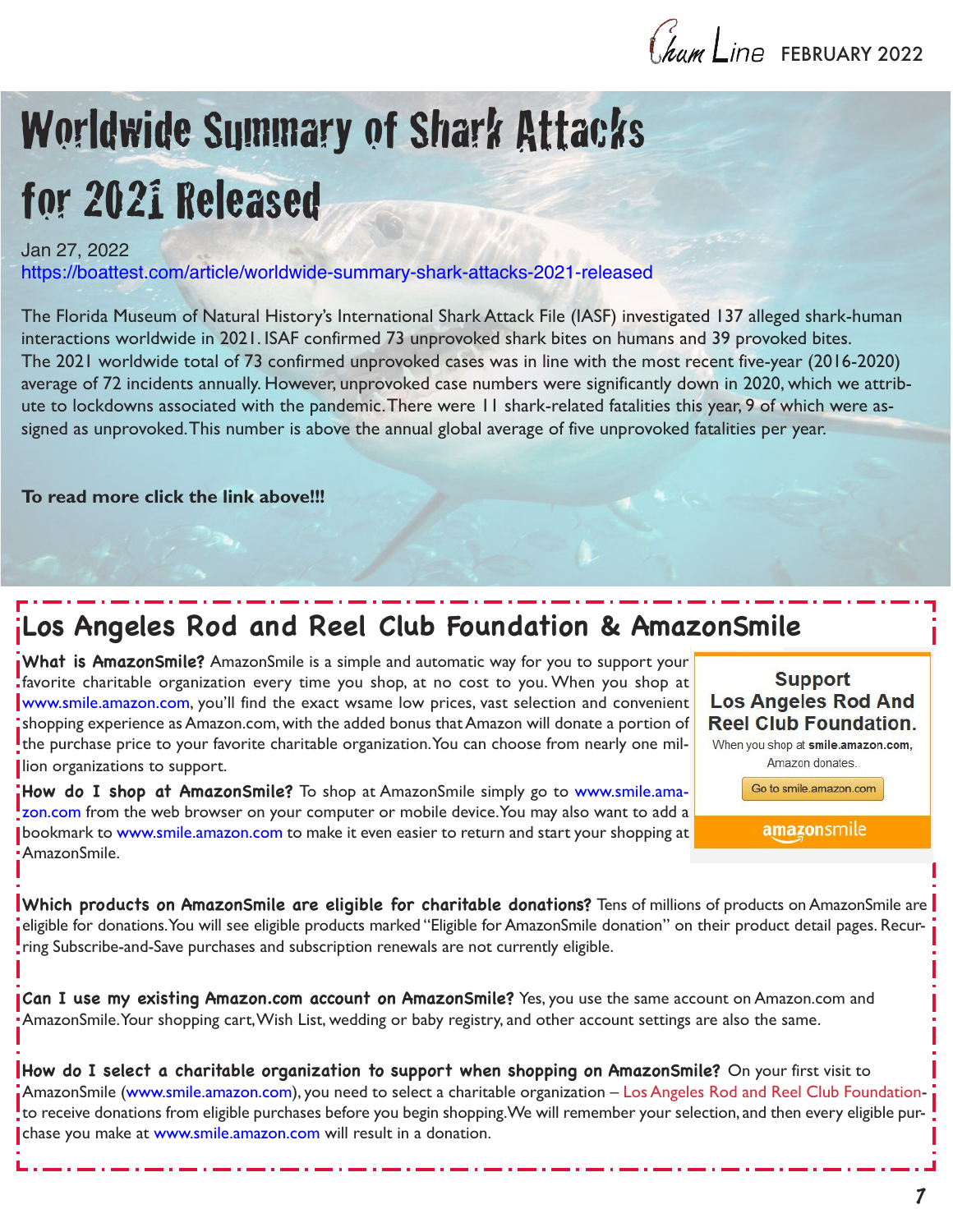| <b>TROPHY WINNERS 2021</b><br><b>December 31, 2021</b> |                            |                                                 |                     |                         |                                    |                            |                        |                |                |
|--------------------------------------------------------|----------------------------|-------------------------------------------------|---------------------|-------------------------|------------------------------------|----------------------------|------------------------|----------------|----------------|
| <b>SPECIES</b>                                         | <b>LINE</b><br><b>TEST</b> | <b>ANGLER</b>                                   | LBS.                | OZ.                     | <b>SPECIES</b>                     | <b>LINE</b><br><b>TEST</b> | <b>ANGLER</b>          | LBS.           | OZ.            |
| <b>MEN'S OCEAN WATER</b>                               |                            |                                                 |                     |                         | <b>WOMEN'S OCEAN WATER</b>         |                            |                        |                |                |
|                                                        |                            |                                                 |                     |                         | Tuna, Bluefin                      | 80                         | Cathy Needleman 227    |                | 0              |
| <b>Bass, Calico</b><br><b>Fluke</b>                    | 40<br>15                   | <b>Joel Steinman</b><br><b>John Ballotti</b>    | $\overline{7}$<br>3 | $\overline{0}$<br>$4^*$ | Tuna, Bluefin                      | 130                        | Cathy Needleman 229    |                | 0              |
| <b>Sculpin</b>                                         | 25                         | <b>Jim Carlisle</b>                             | 5                   | $8*$                    | <b>White Sea Bass</b>              | 65                         | <b>Cathy Needleman</b> | 52             | 9              |
| Tuna, Bluefin                                          | 130                        | <b>Randy Sharon</b>                             | 237                 | 5                       | <b>White Sea Bass</b>              | 80                         | <b>Cathy Needleman</b> | 25             | $\overline{0}$ |
| Tuna, Yellowfin                                        | 60                         | <b>Randy Sharon</b>                             | 113                 | $4^*$                   | Yellowtail                         | 65                         | <b>Cathy Needleman</b> | 37             | $2^*$          |
| <b>White Seabass</b>                                   | 60                         | <b>Jim Carisle</b>                              | 50                  | $\mathbf{1}$            | Yellowtail                         | 100                        | Sophia Huynh           | 67             | $8*$           |
| Yellowtail                                             | 40                         | John Ballotti                                   | 19                  | 8                       |                                    |                            |                        |                |                |
| <b>MEN'S FRESH WATER</b>                               |                            |                                                 |                     |                         | <b>WOMEN'S FLY ROD</b>             |                            |                        |                |                |
| Bass, Lg. Mouth                                        | $\overline{4}$             | <b>Steve Simon</b>                              | 3                   | 8                       | Trout, Cutthroat                   |                            | Sophia Huynh           | 3 Released     |                |
| Bass, Lg. Mouth                                        | 6                          | John Ballotti                                   | $\overline{4}$      | 14                      |                                    |                            |                        |                |                |
| Bass, Sm Mouth                                         | 8                          | <b>Joel Steinman</b>                            | $\overline{2}$      | $7^*$                   |                                    |                            |                        |                |                |
| Bass, Sm Mouth                                         | 10                         | <b>John Ballotti</b>                            | $\overline{4}$      | $4^*$                   | <b>WOMEN'S FRESH WATER</b>         |                            |                        |                |                |
| <b>Bluegill</b>                                        | 6                          | <b>Arthur Schiffman</b>                         | $\mathbf{1}$        | 2                       | Bass, Sm Mouth                     | 8                          | <b>Cathy Needleman</b> | $\overline{2}$ | $6*$           |
| <b>Bowfish</b>                                         | 8                          | Arthur Schiffman                                | 6                   | $0^*$                   |                                    |                            |                        |                |                |
| <b>Bowfish</b>                                         | 10                         | <b>Arthur Schiffman</b>                         | 5                   | $3^*$                   |                                    |                            |                        |                |                |
| Catfish, Brown                                         | 6                          | <b>Arthur Schiffman</b>                         |                     | $14*$                   |                                    |                            |                        |                |                |
| <b>Catfish Yellow Bullhead</b>                         | 10                         | <b>Arthur Schiffman</b>                         | $\mathbf{1}$        | $2^*$                   | <b>FIRST GAME FISH OF THE YEAR</b> |                            |                        |                |                |
| Pike, Northern                                         | 30                         | <b>Joel Steinman</b>                            | 15                  | $0^*$                   | Yellowtail                         | 65                         | <b>Cathy Needleman</b> | 37             | 2              |
| Sunfish, Longear                                       | 6                          | <b>Arthur Schiffman</b><br><b>Joel Steinman</b> |                     | $15*$                   |                                    |                            | <b>January 6, 2021</b> |                |                |
| Sunfish, Pumpkin Ear                                   | 8<br>6                     | <b>Arthur Schiffman</b>                         |                     | Released<br>$5*$        |                                    |                            |                        |                |                |
| Sunfish, Redear                                        |                            |                                                 |                     |                         | <b>FIRST ALBACORE OF THE YEAR</b>  |                            |                        |                |                |
| <b>WOMEN'S OCEAN WATER</b>                             |                            |                                                 |                     |                         |                                    |                            |                        |                |                |
| <b>Cabrilla Saw Tail</b>                               | 30                         | <b>Cathy Needleman</b>                          | 15                  | $2^*$                   |                                    |                            |                        |                |                |
| Pompano, African                                       | 30                         | <b>Cathy Needleman</b>                          | 5                   | $5*$                    |                                    |                            |                        |                |                |
| Salmon, Coho                                           | 25                         | Pamela Warren                                   | $\overline{7}$      | $\Omega$                |                                    |                            |                        |                |                |
| Salmon, Chum                                           | 25                         | Pamela Warren                                   | 13                  | $0^*$                   |                                    |                            |                        |                |                |
| Salmon, King                                           | 25                         | Pamela Warren                                   | 25                  | 3                       |                                    |                            |                        |                |                |
| Salmon, Pink                                           | 25                         | Pamela Warren                                   | 6                   | $\overline{2}$          |                                    |                            |                        |                |                |
| Salmon, Sockeye                                        | 25                         | Pamela Warren                                   |                     | <b>Released</b>         |                                    |                            |                        |                |                |
| <b>Swordfish</b>                                       | 80                         | Cathy Needleman 208                             |                     | $0^*$                   |                                    |                            |                        |                |                |
|                                                        |                            |                                                 |                     |                         |                                    |                            |                        |                |                |

# **Health and Happiness**

 $L$ inda Simon is our contact for "Health and Happiness" Please contact Linda either by phone (818-980-7470) or email (simonmurphy08@sbcglobal.net) for any information about our club members/ family - i.e., happy or sad news; health issues; graduation or congratulations, etc.

The Foundation Acknowledges this Tribute Received to Honor

*In Honor of Ed Liberman in recognition of his support for LARRC* Amy Bookman